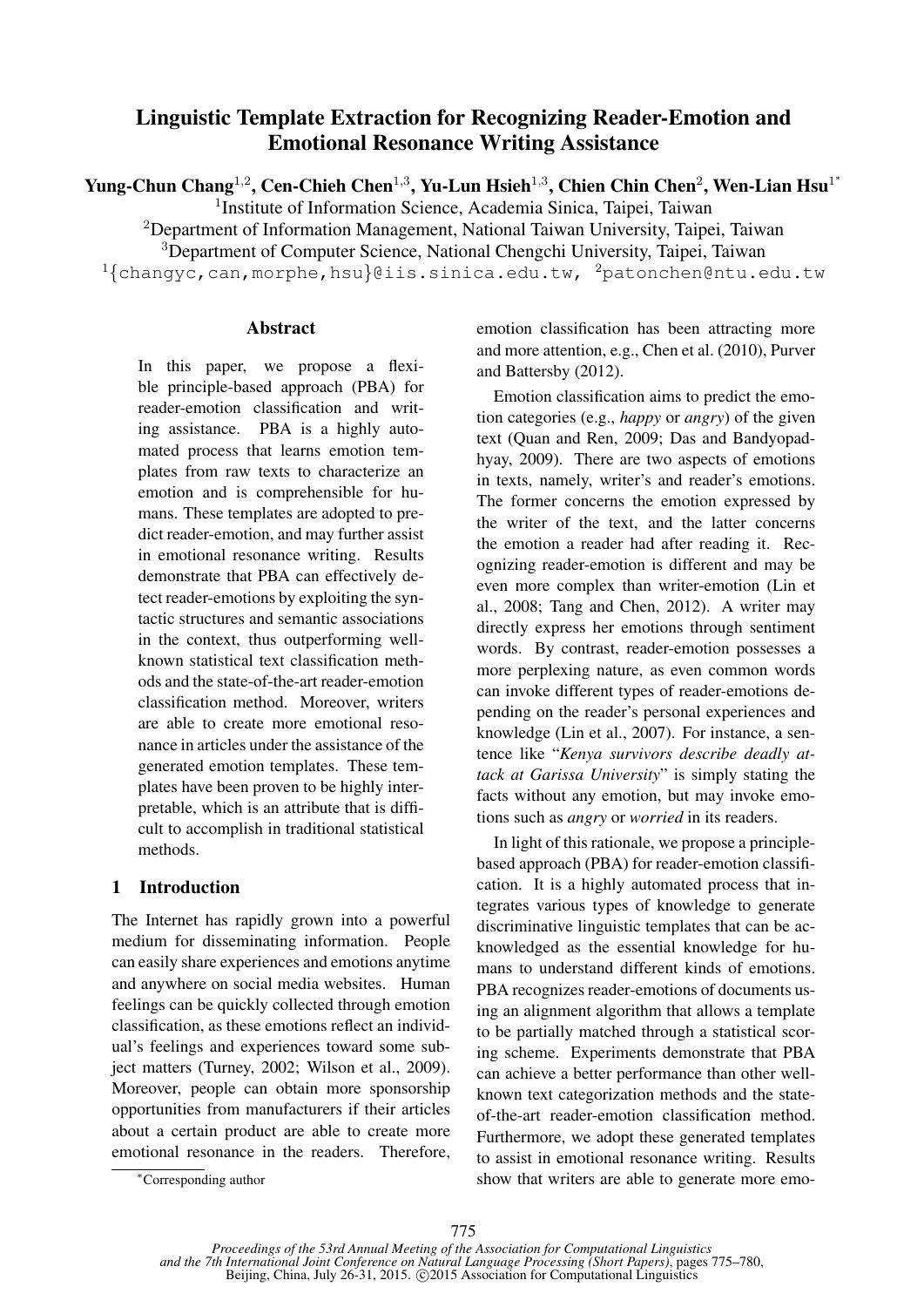$$
-2log\left[\frac{p(w)^{N(w\wedge E)}(1-p(w))^{N(E)-N(w\wedge E)}p(w)^{N(w\wedge \neg E)}(1-p(w))^{N(-E)-N(w\wedge \neg E)}}{p(w|E)^{N(w\wedge E)}(1-p(w|E))^{N(E)-N(w\wedge E)}p(w|\neg E)^{N(w\wedge \neg E)}(1-p(w|\neg E))^{N(-E)-N(w\wedge \neg E)}}\right]
$$
(1)

tional resonance in readers after exploiting these templates, demonstrating the capability of PBA in extracting templates with high interpretability.

# 2 Extracting Emotion Templates from Raw Text

PBA attempts to construct emotion templates through recognition of crucial elements using a three-layered approach. First, since keywords contain important information, PBA learns readeremotion specific keywords using an effective feature selection method, log likelihood ratio (LLR) (Manning and Schütze, 1999). It employs Equation (1) to calculate the likelihood of the assumption that the occurrence of a word  $w$  in reader-emotion  $E$  is not random. In (1),  $E$  denotes the set of documents of the reader-emotion in the training data;  $N(E)$  and  $N(\neg E)$  denote the numbers of documents that do or do not contain this emotion, respectively; and  $N(w \wedge E)$  is the number of documents with emotion  $E$  and having  $w$ . The probabilities  $p(w)$ ,  $p(w|E)$ , and  $p(w|\neg E)$  are estimated using maximum likelihood estimation. A larger LLR value is considered closely associated with an emotion. Words in the training data are ranked by LLR values, and the top 200 are included in our emotion keyword list.

Next, named entities (NEs) have been shown to improve the performance of identifying topics (Bashaddadh and Mohd, 2011). Thus, we utilize Wikipedia to semi-automatically label NEs with their semantic classes, which can be considered as a form of generalization. Wikipedia's category tags are used to label NEs recognized by the Stanford NER<sup>1</sup>. If there are more than one category tag for an NE, we select the most dominant one with the highest number of associated Wikipedia pages. The assumption is that the generality of a tag is indicated by the number of Wikipedia pages that are linked to it. For example, a query "奥巴马 (Obama)" to the Wikipedia would return a page titled "贝拉克.奥巴马 (Barack Obama)". Within this page, there are a number of category tags such as "民主党 (Democratic Party)" and "美国总统

(Presidents of the United States)". Suppose "美国总统 (Presidents of the United States)" has more out-going links, we will label "奥巴马 (Obama)" as "[美国总统] (Presidents of the United States)". We also annotate those NEs not found in Wikipedia with their category tags. In this manner, we can transform plain NEs to a more general class and increase the coverage of each label. Finally, to incorporate richer semantic context, we exploit the Extended HowNet (E-HowNet) (Chen et al., 2005) after the above processes to tag the remaining text with sense labels. Figure 1 illustrates crucial element labeling process. Consider the clause  $C_n$  = "奥巴马又代表民主党赢得美国总统选举 (Obama, representing the Democratic Party, won the U.S. Presidential election)". First, "奥巴马 (Obama)" is found in the emotion keyword list and tagged. Then, NEs like "民主党 (Democratic Party)" and "总统选举 (Presidential election)" are recognized and tagged as "{政党 (Party)}" and "{总统选举 (Presidential election)}". Subsequently, other terms such as "代表 (represent)" and "赢得 (won)" are labeled with their corresponding E-HowNet senses. Finally, we obtain the sequence "[奥巴马] : {代表} : {政党} : {得到} : {国家} : {总统选举} ([Obama] : {represents} :  $\{party\}$  :  $\{got\}$  :  $\{country\}$  :  $\{Presidential elec$ tion})." This three-layered labeling process serves as a generalization of the raw text for capturing crucial elements used in the template generation stage that follows.

The emotion template generation process aims at automatically constructing representative templates consisting of a sequence of crucial elements. We observed that the rank-frequency distribution of the elements follows the Zipf's law (Manning and Schütze, 1999). Thus, we rank the templates according to their frequency, and adopt a dominating set algorithm (Johnson, 1974) to use the top 20% templates to cover the rest. First, we constructed a directed graph  $G =$  ${V, E}$ , in which vertices V contains all crucial element sequences  $\{CES_1, \cdots, CES_m\}$  in each emotion, and edges  $E$  represent the dominating relations between sequences. If  $CES_x$  dominates  $CES_y$ , there is an edge  $CES_x \rightarrow CES_y$ . A

<sup>1</sup> http://nlp.stanford.edu/software/CRF-NER.shtml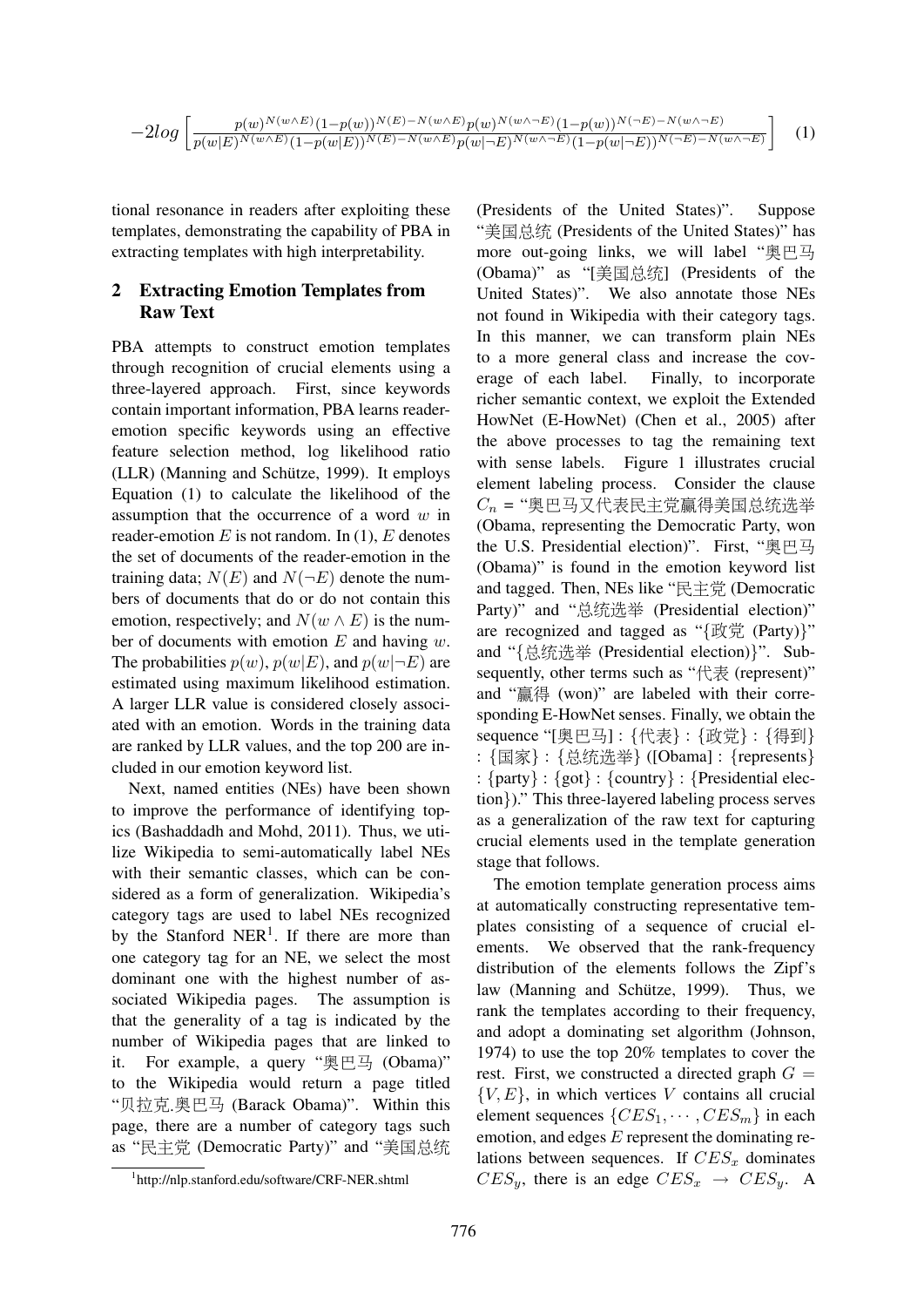

sequence of crucial elements

Figure 1: Crucial element labeling process.

dominating relation is defined as follows. 1) Crucial element sequences with high frequency are selected as candidate dominators. 2) Longer sequences dominate shorter ones if their head and tail elements are identical. The intermediate elements are treated as insertions and/or deletions, which can be scored based on their distribution in this emotion during the matching process. Lastly, we preserve top 100 most prominent and distinctive ones from approximately 55,000 sequences based on the dominating rate. This process serves as a kind of dimension reduction and facilitates the execution of our matching algorithm.

# 3 Template Matching for Inference

We believe that human perception of an emotion is through recognizing important events or semantic contents. For instance, when an article contains strongly correlated words such as "Japan (country)", "Earthquake (disaster)", and "Tsunami (disaster)" simultaneously, it is natural to conclude that this article is more likely to elicit emotions like depressed and worried rather than happy and warm. Following this line of thought, PBA uses an alignment algorithm (Needleman and Wunsch, 1970) to measure the similarity between templates and texts. It enables a single template to match multiple semantically related expressions with appropriate scores. For each clause in a document  $d_i$ , we first label crucial elements  $CE =$  ${ce_1, \dots, ce_n}$ , followed by the matching procedure that compares all sequences in  $CE$  from  $d_i$ to all emotion templates  $ET = \{et_1, \dots, et_i\}$  in

each emotion category, and calculates the scores. Within the alignment matching, a statistical based scoring criterion is used to score insertions, deletions, and substitutions as described below. The emotion  $e_i$  with the highest sum of scores defined in (2) is considered as the winner.

$$
Emotion(dj)
$$
  
= arg max  

$$
e_i \in E
$$

$$
et_n \in ET_{c_i}, ce_m \in CE_{d_j}
$$
  
= 
$$
\sum_k \sum_l \Delta(e t_n \cdot sl_k, ce_m \cdot ce_l)
$$
 (2)

where  $sl_k$  and  $ce_l$  represent the  $k<sup>th</sup>$  slot of  $et_n$  and  $l<sup>th</sup>$  element of  $ce_m$ , respectively. Details for scoring matched and unmatched elements are as follows. If  $et_n \cdot sl_k$  and  $ce_m \cdot ce_l$  are identical, we add a matched score (*MS*) obtained from the LLR value of  $ce_l$  if it matches a keyword. Otherwise, the score is determined by multiplying the frequency of the crucial element in category  $c_i$  by a normalizing factor  $\lambda = 100$ , as in (3). On the other hand, an unmatched element is given a score of insertion or deletion. The insertion score (*IS*), defined as (4), can be accounted for by the inversed entropy of this element, which represents the uniqueness or generality of it among categories. And the deletion score (*DS*), defined as (5), is computed from the log frequency of this crucial element in this emotion category.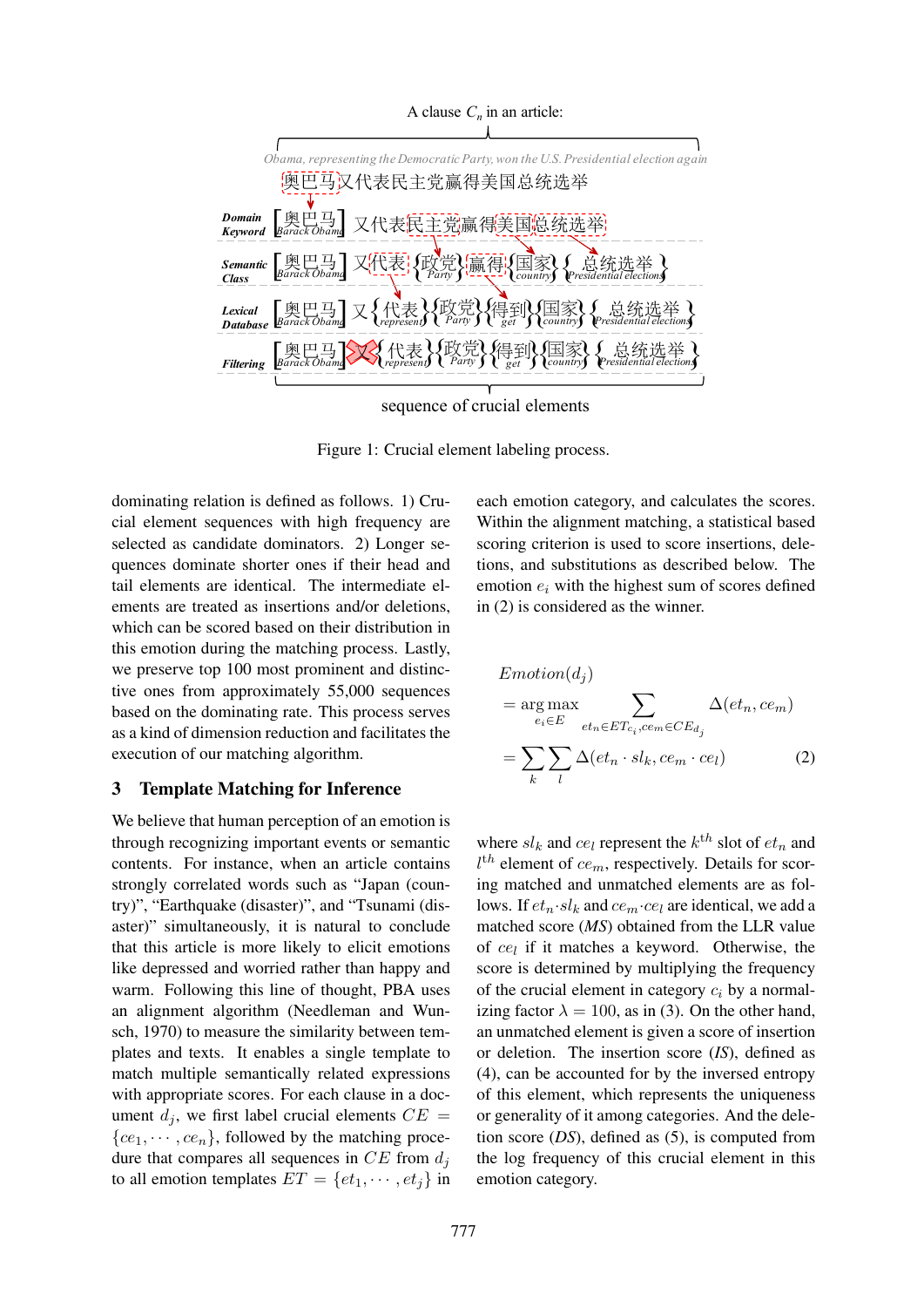$$
MS(ce_l) = \begin{cases} LLR_{ce_l}, \text{if } ce_l \in \text{keyword} \\ \lambda \frac{f_{ce_l}}{m}, \text{otherwise} \\ \sum_{i=1}^{m} f_{ce_i} \end{cases}
$$
 (3)

$$
IS(ce_l) = \frac{1}{-\sum_{i=1}^{m} P(ce_{l_{c_i}}) \cdot log_2(P(ce_{l_{c_i}}))}
$$
(4)

$$
DS(ce_i) = log \frac{f_{ce_i}}{\sum_{i=1}^{m} f_{ce_i}}
$$
 (5)

### 4 Experiments

#### 4.1 Dataset and Setting

We collected a corpus of Chinese news articles from Yahoo! Kimo News<sup>2</sup>, in which each article is given votes from readers with emotion tags in eight categories: *angry*, *worried*, *boring*, *happy*, *odd*, *depressing*, *warm*, and *informative*. We consider the voted emotions as the reader's emotion toward the news. Following previous studies such as Lin et al. (2007) and Lin et al. (2008) that used a similar source, we exclude "*informative*" as it is not considered as an emotion category. To ensure the quality of our evaluation, only articles with a clear statistical distinction between the highest vote of emotion and others determined by *t*-test with a 95% confidence level are retained. Finally, 47,285 out of 68,026 articles are kept, and divided into the training set and the test set, each containing 11,681 and 35,604 articles, respectively.

### 4.2 Reader's Emotion Classification

Several classification methods are implemented and compared. Naïve Bayes (McCallum et al., 1998) serves as the baseline, denoted as *NB*. In addition, a probabilistic graphical model that uses LDA as document representation to train an SVM classifier that determines a document as either relevant or irrelevant (Blei et al., 2003), denotes as *LDA*. Next, an emotion keyword-based model, denoted as *KW*, is trained using SVM to test the effect of our keyword extraction approach. *CF* is the state-of-the-art reader-emotion recognition method that combines various features including bigrams, words, metadata, and emotion category words (Lin et al., 2007). For evaluation, we adopt

the accuracy measures as used by Lin et al. (2007), and compute the macro-average  $(A^M)$  and microaverage  $(A^{\mu})$ . Table 1 shows a comprehensive evaluation of PBA and other methods<sup>3</sup>.

| <b>Emotion</b> | $Accuracy(\% )$        |       |       |       |            |
|----------------|------------------------|-------|-------|-------|------------|
|                | $\overline{\text{NB}}$ | LDA   | КW    | CF    | <b>PBA</b> |
| angry          | 47.00                  | 74.21 | 79.21 | 83.71 | 87.83      |
| worried        | 69.56                  | 92.83 | 81.96 | 87.50 | 75.80      |
| boring         | 75.67                  | 76.21 | 84.34 | 87.52 | 90.52      |
| happy          | 37.90                  | 67.59 | 80.97 | 86.27 | 88.94      |
| hho            | 73.90                  | 85.40 | 77.05 | 84.25 | 83.34      |
| depressing     | 73.76                  | 81.43 | 85.00 | 87.70 | 92.15      |
| warm           | 75.09                  | 87.09 | 79.59 | 85.83 | 91.91      |
| $A^M$          | 58.11                  | 76.10 | 80.36 | 85.80 | 86.43      |
| $A^{\mu}$      | 52.78                  | 74.16 | 80.81 | 85.70 | 88.56      |

Table 1: Comparison of the accuracies of five reader-emotion classification systems.

Since *NB* only considers surface word weightings and ignore inter-word relations, it only achieved an accuracy of 58.11%. By contrast, *LDA* includes both keywords and long-distance relations, thus greatly outperforms *NB* with an overall accuracy of 76.10%. It even obtained the highest accuracy of 92.83% for the emotions "*worried*" and "*odd*" among all methods. Notably, *KW* can bring about substantial proficiency in detecting the emotions, which indicates that reader-emotion can be recognized effectively by using only the LLR scores of keywords. Meanwhile, *CF* achieved a satisfactory overall accuracy around 85%, due to the combined lexical feature sets (e.g., character bigrams, word dictionary, and emotion keywords), paired with metadata of the articles. For instance, we found that many sports-related articles invoke the emotion "*happy*". Specifically, 45% of all "*happy*" instances are sports-related, and a sports-related article has a 31% chance of having the emotion tag "*happy*". Hence, the high accuracy of the emotion category "*happy*" could be the result of people's general enthusiasm over sports rather than a particular event. On top of that, PBA can generate distinctive emotion templates to capture variations of similar expressions, thus achieving better outcome. For instance, the template "{国<sup>家</sup> country}" : [发生 occur] : [地<sup>震</sup> earthquake] : {劫难 disaster}" is generated by PBA

<sup>2</sup> https://tw.news.yahoo.com

 $3$ The dictionary required by all methods is constructed by removing stop words according to (Zou et al., 2006), and retaining tokens that make up 90% of the accumulated frequency. As for unseen events, we used the Laplace smoothing in *NB*. *LDA* is implemented using a toolkit (http://nlp.stanford.edu/software/tmt/tmt-0.4/).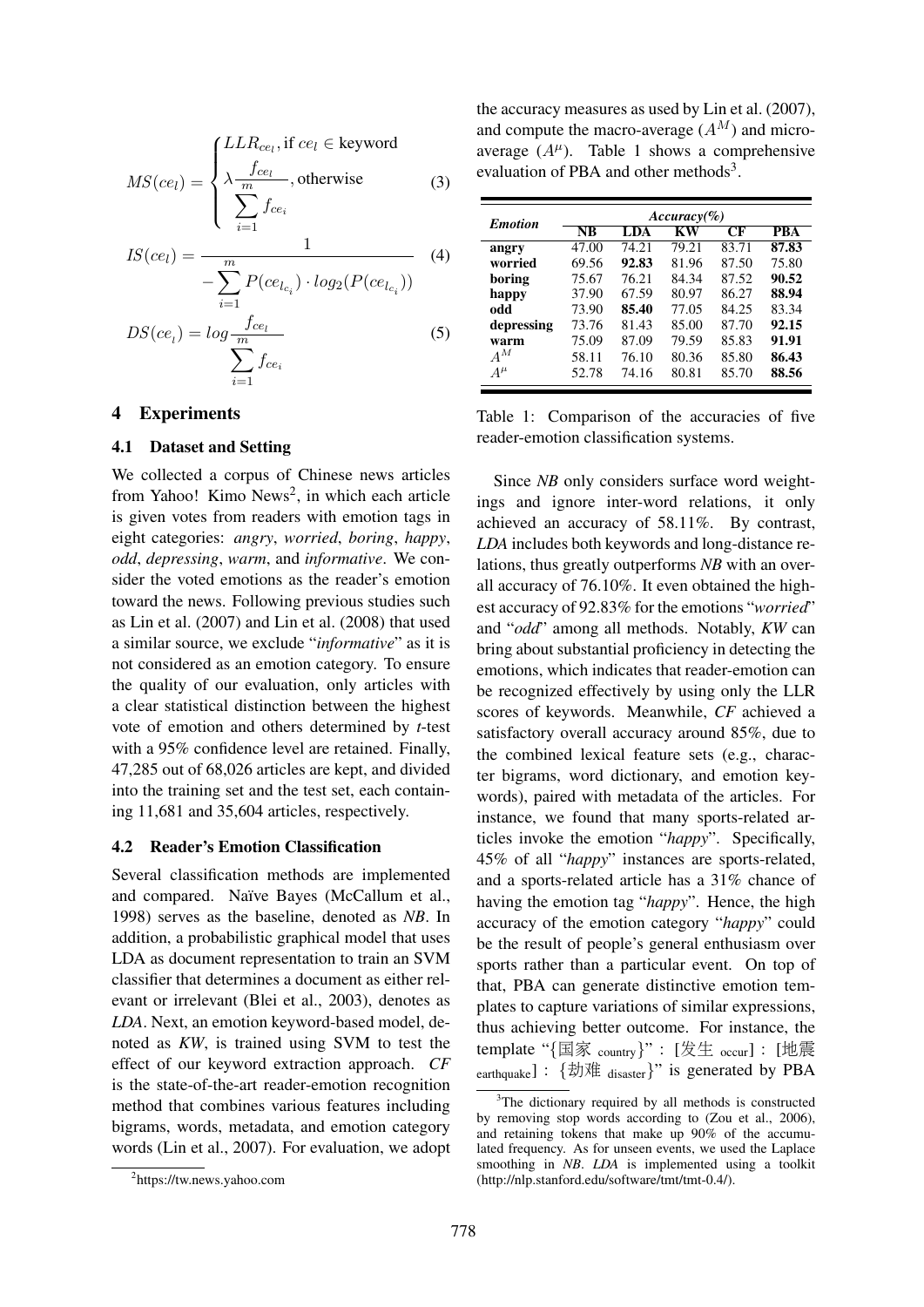for the emotion "*worried*". It is perceivable that this template is relaying information about disastrous earthquakes in a country, and such news often makes readers worry. The ability to yield such emotion-specific, human interpretable templates could account for the outstanding performance of PBA.

# 4.3 Reader's Emotion Templates Suggestion in Emotional Resonance Writing

This experiment aims at testing the effectiveness of the emotion templates in aiding writers to compose articles with stronger emotional resonance. Here, we only consider coarse-grained emotion categories (i.e., *positive* and *negative*). Thus, finegrained emotions like *happy*, *warm*, and *odd* are merged into '*positive*', while *angry*, *boring*, *depressing*, and *worried* are merged into '*negative*'. 10 templates for each of the fine-grained emotions are selected, resulting in 30 and 40 templates for the two coarse-grained emotions, respectively. We recruited seven writers to compose two articles that they think will trigger positive and negative emotions without using templates (denoted as *NT*). Then, we asked them to compose two more articles with the aid of templates (denoted as *WT*). Afterwards, all articles are randomly organized into a questionnaire to test the emotional resonance. Subjects are required to perform two tasks: 1) answer 'positive', 'neutral', or 'negative' 2) give a score according to the five-point Likert scale (Likert, 1932) for a given emotion. In the end, 42 effective responses are gathered. For Task 1, the score is defined as the number of matching responses and answers. As for Task 2, the score is the sum of all articles. Higher scores indicate better emotional resonance between writers and readers. Figure 2 shows the sum of scores in Task 1 from all subjects, grouped by writer. As for Task 2, Figure 3 shows the average score across subjects, grouped by writers. In both tasks, we can see that higher scores are obtained after using templates, indicating that emotion templates can indeed assist writers in creating stronger emotional resonance in their composition.

To sum up, results show that PBA can generate emotion templates that not only help machines predict reader's emotion, but also effectively aid writers in creating a stronger emotional resonance with the readers.



Figure 2: Comparison of the number of correct emotional response before and after utilizing templates.



Figure 3: Degree of emotional resonance between writers and readers.

# 5 Conclusion

In this paper, we present PBA, a flexible, highly automated, and human-interpretable approach for reader-emotion classification. By capturing prominent and representative patterns in texts, PBA can effectively recognize the reader-emotion. Results demonstrate that PBA outperforms other reader-emotion detection methods, and can assist writers in creating higher emotional resonance. In the future, we plan to further refine and employ it to other NLP applications. Also, additional work can be done on combining statistical models into different components of PBA.

### Acknowledgments

We are grateful to the anonymous reviewers for their insightful comments. This research was supported by the Ministry of Science and Technology of Taiwan under grant MOST 103-3111-Y-001- 027, 103-2221-E-002-106-MY2, and NSC102- 3113-P-001-006.